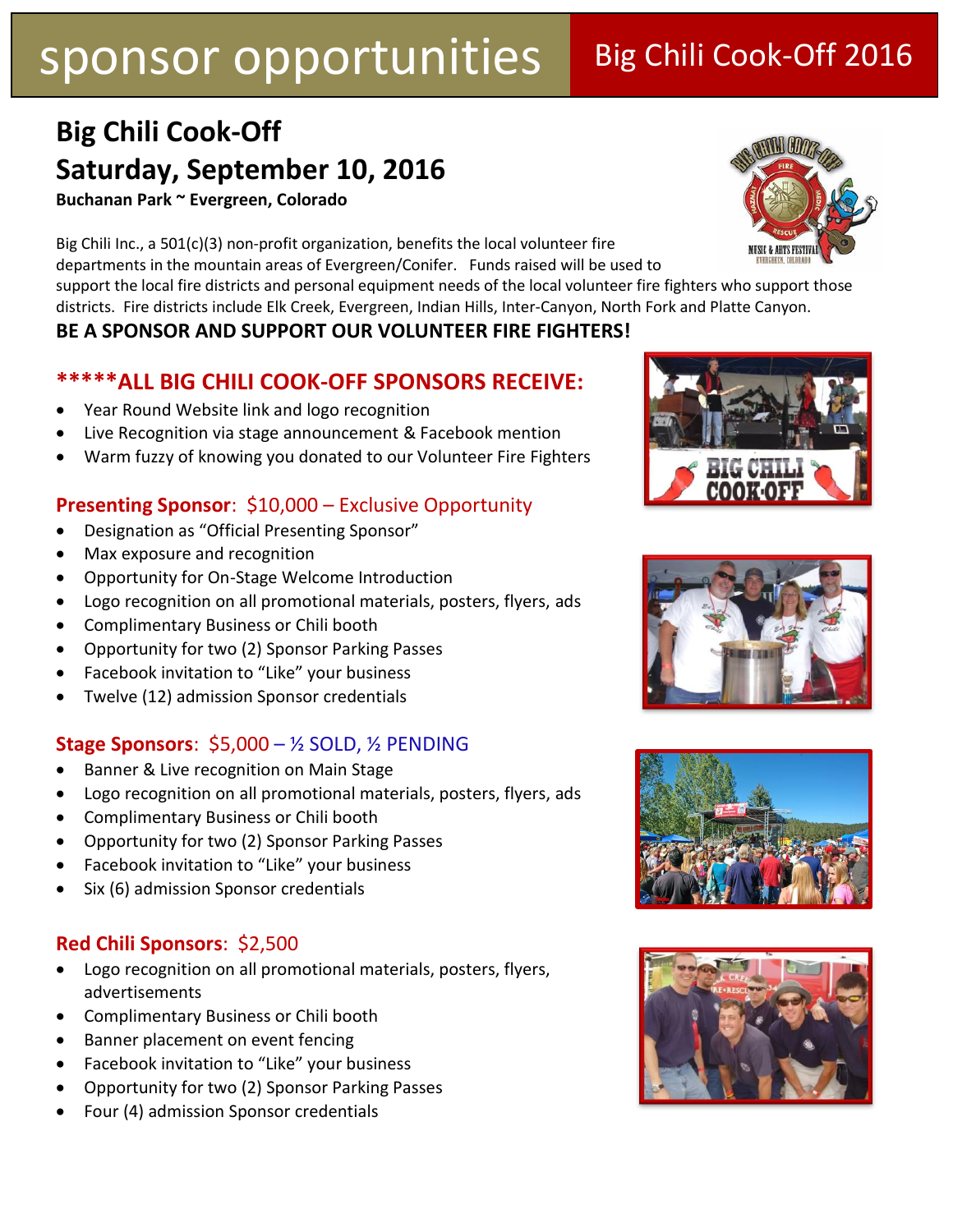### **Beer Garden Sponsors**: \$1,500 each (2 available)

- Logo recognition on all promotional materials, posters, flyers, ads
- Banner placement on event fencing & beer garden
- Facebook invitation to "Like" your business
- Opportunity for two (2) Sponsor Parking Passes
- Four (4) admission Sponsor credentials

### **Green Chili Sponsors**: \$1,500

- Complimentary Business or Chili booth
- Logo recognition on all promotional materials, posters, flyers, ads
- Banner placement on event fencing
- Facebook invitation to "Like" your business
- Opportunity for two (2) Sponsor Parking Passes
- Four (4) admission Sponsor credentials

### **Firefighter's Challenge Sponsor: \$1000**

- Designation as "Official Firefighter's Challenge Sponsor"
- Logo recognition on all promotional materials, posters, flyers, ads
- Banner placement on event fencing
- Facebook invitation to "Like" your business
- Four (4) admission Sponsor credentials

### **Big Chili Website Sponsor: \$1000**

- Designation as "Official Website Sponsor"
- Year round logo recognition on [www.bigchili.org](http://www.bigchili.org/)
- Logo recognition on all promotional materials, posters, flyers, ads
- Banner placement on event fencing
- Facebook invitation to "Like" your business
- Four (4) admission Sponsor credentials

### **Evergreen Main Street Banner Sponsor**: \$750 – PENDING

- Your logo on the Main Street Banner for 24/7 exposure
- Four (4) admission Sponsor credentials

### **Volunteer T-Shirt Sponsor**: \$750 – SOLD

- Complimentary Business or Chili booth
- Your Business Name & Logo on 300 Volunteer T-Shirts
- Banner placement on event fencing
- Two (2) admission Sponsor credentials







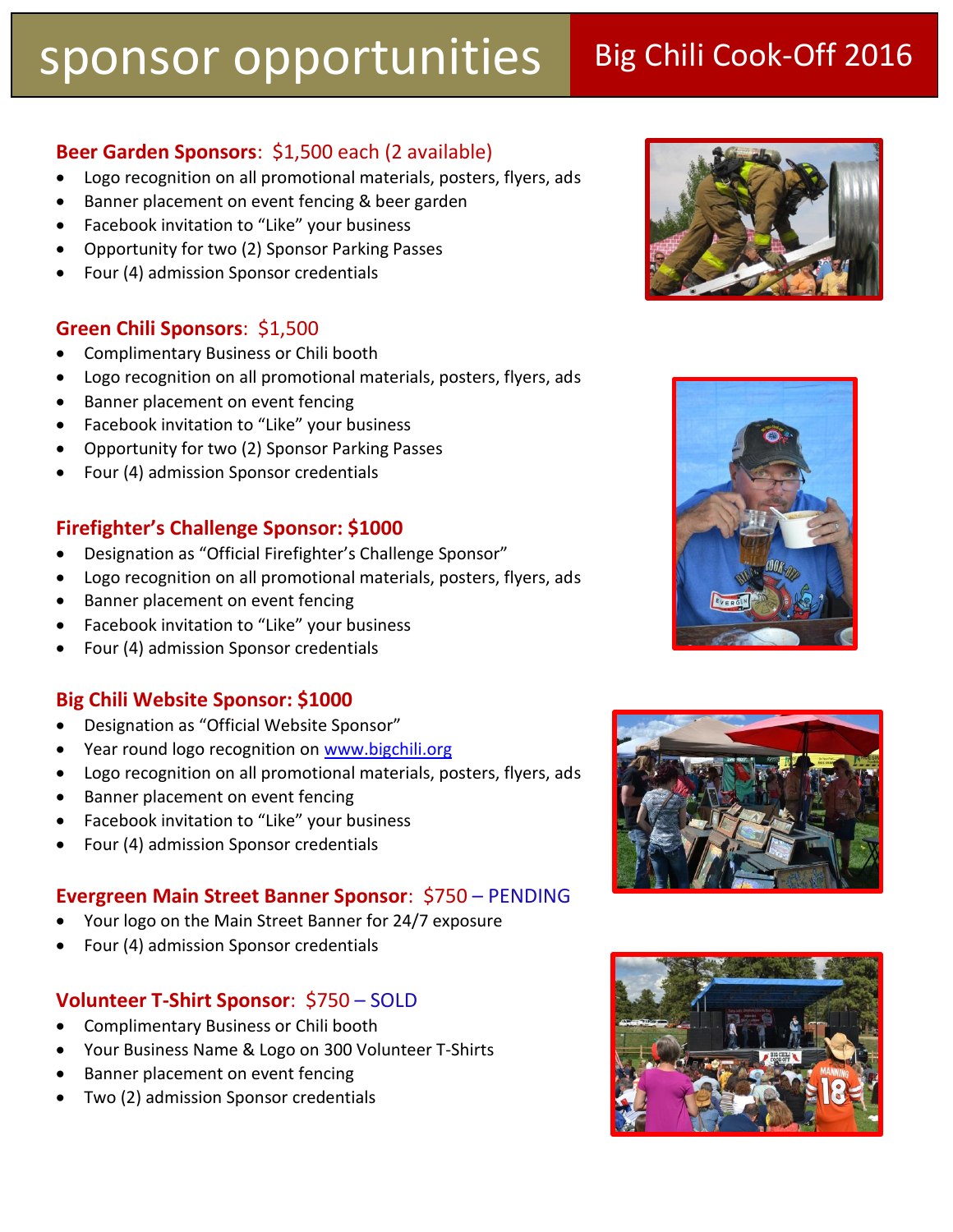### **Ticket Sponsor**: \$750 – Limited Opportunity – SOLD

- Complimentary Business or Chili booth
- Your Business Name & Logo on back of ticket
- Use Ticket Back as coupon to drive business to your retail location
- Banner placement on event fencing
- Two (2) admission Sponsor credentials

### **Cornbread Sponsors**: \$500 each

- Complimentary Business or Chili booth
- Banner placement on event fencing
- Booth banner recognizing as event sponsor
- Two (2) admission Sponsor credentials

### **Event Wristband Sponsor**: \$500 – Limited Opportunity – PENDING

- Banner placement on event fencing
- Customized 5,000 wristbands for event attendees
- Two (2) admission Sponsor credentials

### **Motorcycle Parking Sponsor**: \$500 - PENDING

- Banner placement on event fencing
- Banner placement on motorcycle parking area
- Two (2) admission Sponsor credentials

### **Kids Area Sponsor**: \$500

- Banner placement on event fencing
- Banner placement on Kids Area tent
- Two (2) admission Sponsor credentials

### **Kids Firefighter Challenge Sponsor**: \$250

- Banner placement on event fencing
- Two (2) admission Sponsor credentials

### **ATM Sponsor: \$250 each**

- Banner placement on event ATM
- Two (2) admission Sponsor credentials

### **Golf Cart Sponsors:** \$125 – Limited Opportunity– SOLD

- Your logo on banner of a single event golf cart
- Two (2) admission Sponsor credentials







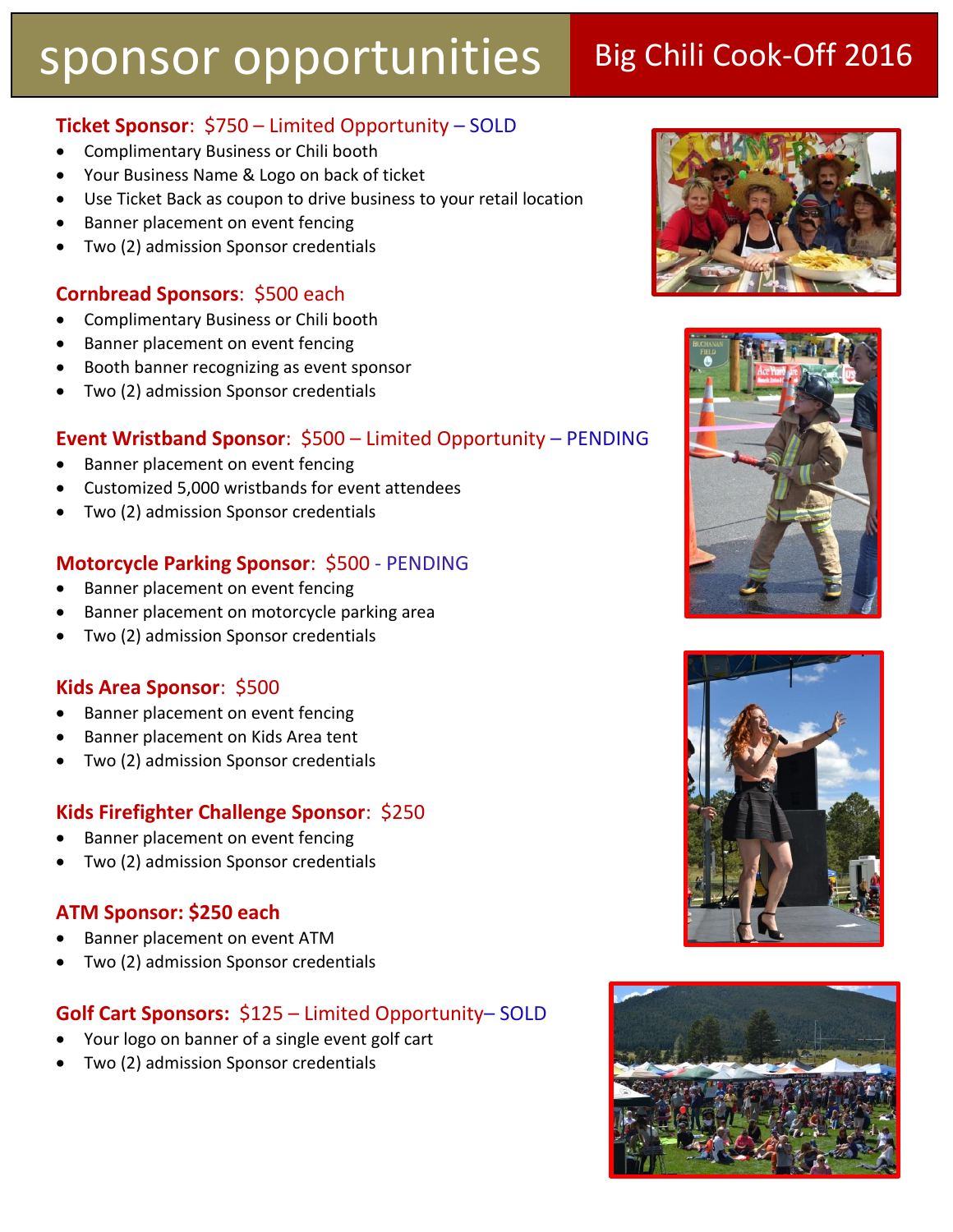### **Chili Cook Sponsors**: \$125

- Booth Space to cook your own chili
- Compete for cash prizes
- Website listing as Chili Cook Sponsor
- "Chili Cook Sponsor" sign to display at your booth
- Two (2) admission Sponsor credentials



**Several In-Kind Sponsor Opportunities are also available such as: Event T-Shirts, Chili Cook Aprons, Hats and Other Merchandise & More! See us for additional details.**

## **WE CAN CUSTOM CREATE A SPONSORSHIP PACKAGE TO FIT YOUR MARKETING NEEDS!**

**For more information, call Lora Knowlton, Big Chili Event Director at 303-973-1209 or [CoCoug@aol.com.](mailto:CoCoug@aol.com)**